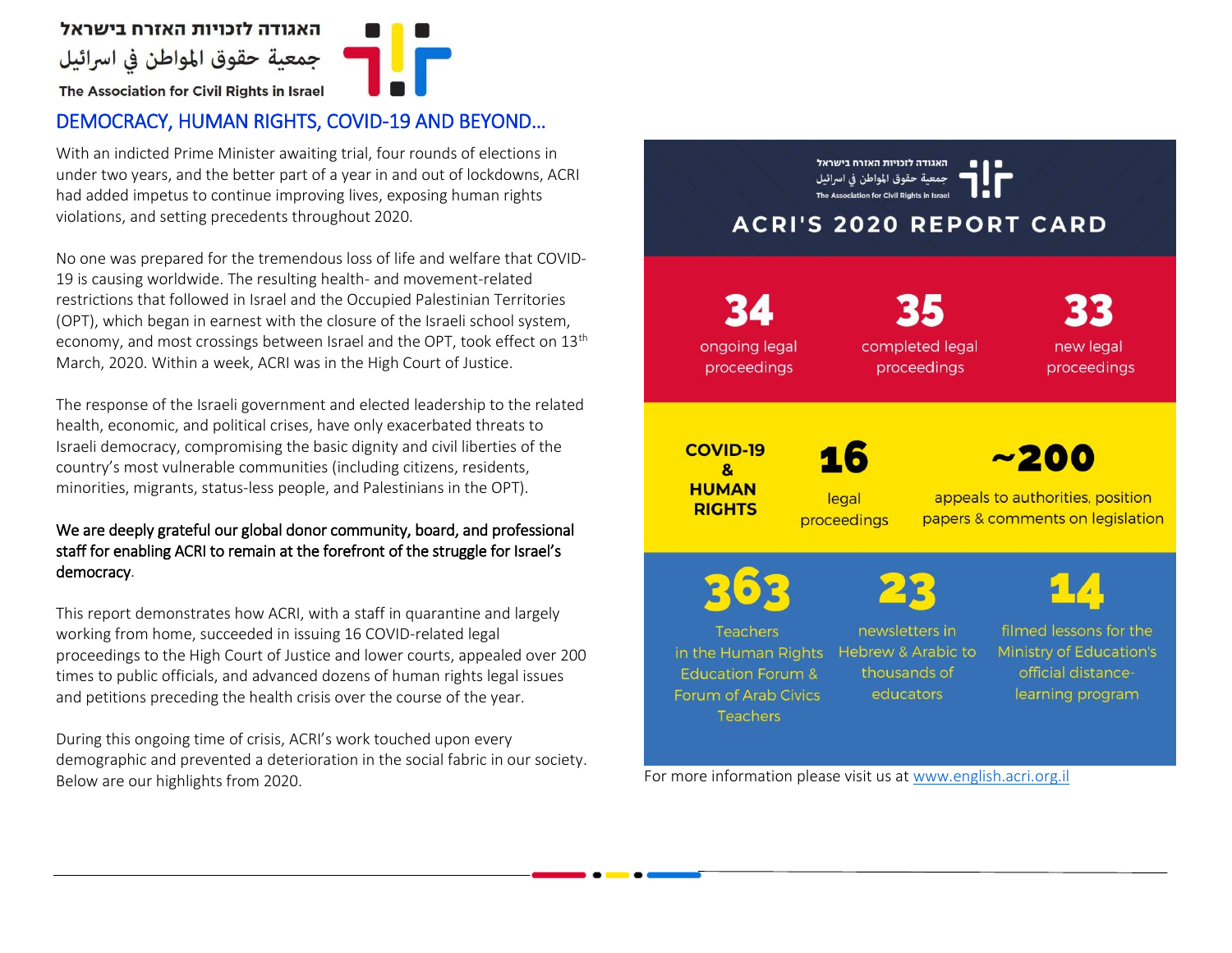# DEFENDING DEMOCRACY & CIVIL LIBERTIES

#### 1. Israeli Security Services used to track COVID-19 carriers

Israel's Basic Law: Human Dignity and Liberty states that all persons have the right to privacy, and that all governmental authorities are bound to respect this right. The non-consensual tracking of civilians is an invasion of privacy and Israel is the only democratic nation to employ its security services to fight the COVID-19 pandemic in this way.

The measures first taken to give the Israel Security Agency (ISA) authority to track those infected with COVID-19 and those who have been in their "proximity" up to 14-days prior, were implemented without parliamentary oversight, in the dead of night, as emergency regulations. Within 24 hours, ACRI attorneys petitioned the High Court of Justice, and the first hearing took place the following day. Over the months the regulations evolved, and ACRI petitioned a total of four times against the varying iterations of the authorization to use the tool.

On April 26th, the High Court ruled in favor of ACRI's petition, stating that the ISA does not have authority to continue its surveillance program without government legislation, following which the government passed temporary legislation on July 7. ACRI submitted its fourth petition on the matter, this time against the law, on September 24. In response, the High Court issued an interim order on November 11, demanding that the State explain why the tool is still in use and why there are no viable, voluntary alternatives. The

dissolvement of the current government and an impending general election to take place on March 23, 2021 is likely to extend the use of the ISA tracking past the initial date legislated. ACRI argued in a further High Court hearing, which was live-streamed, on January 17, 2021. The verdict is pending.



Atty. Gil Gan-Mor at the High Court hearing on 17.1.21. Photo credit: Knesset live-stream.

## 2. [Challenging the Justice Minister f](https://www.english.acri.org.il/post/__168)or exploiting the state of emergency

ACRI holds that the Justice Minister overstepped his authority by amending regulations to extend his own power in order to freeze the judiciary, shutter the courts – with the exception of the High Court of Justice - and violate the rights of those awaiting trial. This step came on the eve of the first scheduled session of Prime Minister Netanyahu's criminal trial. ACRI petitioned to the High Court of Justice against the Justice Minister for freezing the court system under the guise of the state of emergency on March 18, 2020. During the hearing on April 2, 2020, the High Court instructed the Justice Ministry submit to the Knesset within 12 months, a bill that clearly defines the Minister's jurisdiction in this regard.

#### 3. [High Court strikes down](https://www.english.acri.org.il/post/__174) the "Regev Amendments"

After almost four years, on May 2, 2020, the High Court accepted ACRI's petition against the "Miri Regev Amendments" that implemented fines on artists who refrain from appearing in the Occupied Palestinian Territories, as well as granting additional funding for those who do appear in the settlements. The High Court ruled that the clause authorizing additional funding for performers appearing in the settlements will be revoked immediately. In the ruling, the HCJ abstained from a decision regarding the fines given to artists refusing to appear in the settlements, as the sanction has not been implemented thus far.

## 4. Established freedom of protest as exception to emergency regulations.

As a caravan protest formed outside of the Knesset days after the first emergency regulations passed Mid-March, police stopped protesters in their vehicles, claiming they were violating the regulations. ACRI immediately contacted the legal counsel for the Jerusalem Police Department and wrote to the head of Police to allow the protest to take place. Emergency regulations published after this incident permitted peaceful demonstrations as an exception to the COVID-19 emergency restrictions. ACRI successfully used this precedent to appeal additional protests being restricted throughout the country; to appeal to the Deputy Attorney General against invalid restrictions on the freedom of protest in the Public Health Order; to appeal to the Attorney General about police behavior during protests.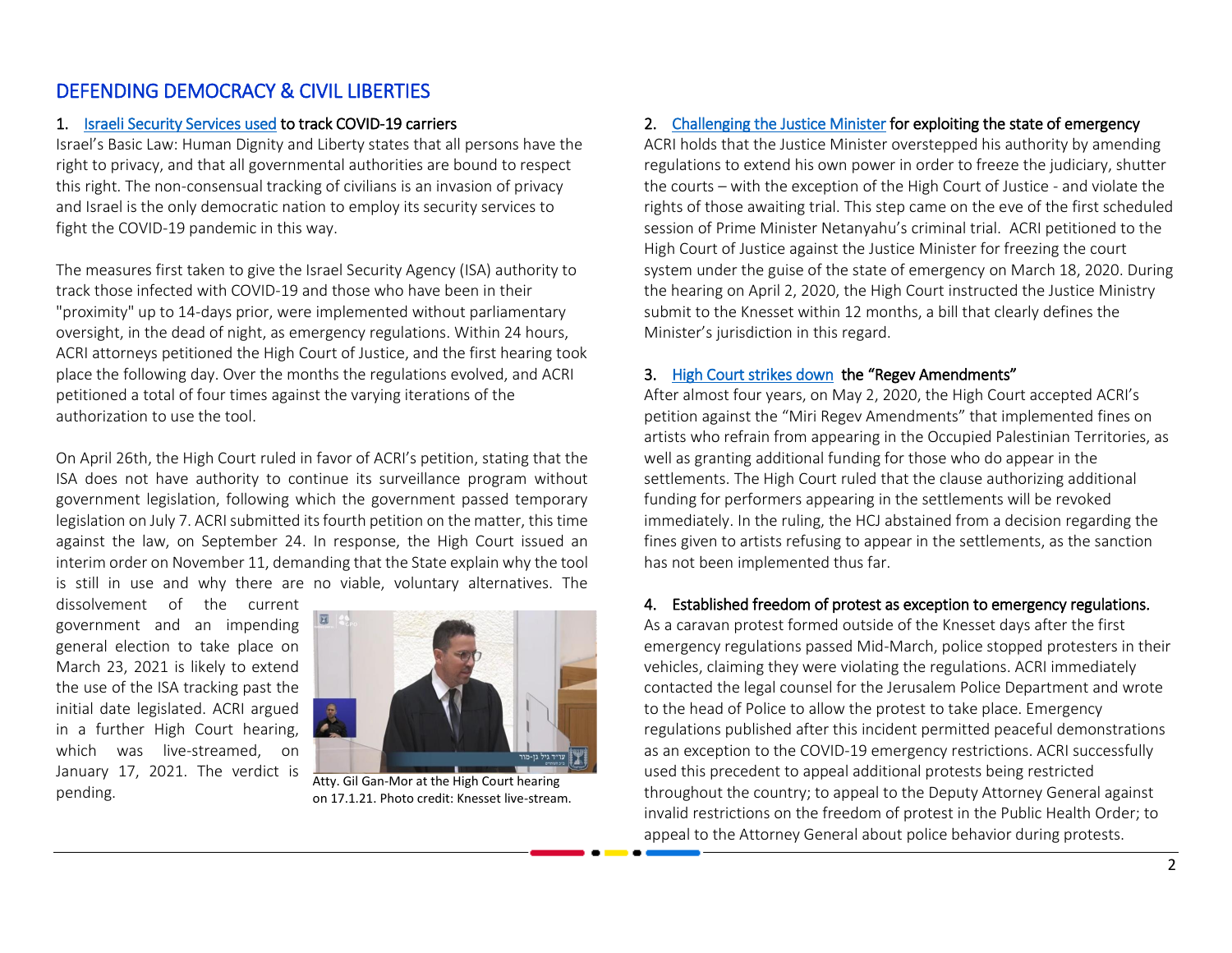### Police brutality, profiling, and over-policing of minorities

Police brutality and the over-policing of minority groups, mainly Arabs, Ethiopian-Israelis, people of Mizrahi descent, the ultra-Orthodox, and refugees, is a pervasive phenomenon in Israel. As the public outcry in response to the government's handling of the COVID-19 crisis and the growing unrest with the indicted Prime Minister has led to innumerable protests, documented incidents of unacceptable police behavior seem to be at an all-time high.

The enormous number of cases and individual complaints received by human rights organizations, published in the media, or disseminated in social networks combine to form a cohesive indication of a systemic policy. In addition to taking deterrent actions against individual officers, the police must also recognize that this is indeed a systemic problem, and must address it accordingly. Among other actions, this requires guidance, training, and the presentation of a clear message by senior officials regarding the obligation incumbent on the police to protect the right to protest.



ACRI Foreign Spokesperson on ILTV discussing police profiling with Supt. Mikey Rosenfeld, International Spokesperson for the Israeli Police.

During the latter half of 2020, ACRI took the following steps to protect the rights of civilians against unlawful police behavior:

- Appealed with peer organizations [to Police and Minister of Public](https://www.english.acri.org.il/post/__202)  [Security](https://www.english.acri.org.il/post/__202) with recommendations to ease over-policing (15.6.20);
- Secured court-mandated [police disclosure of 600+ procedures](https://www.english.acri.org.il/post/__193) by March 2021 in response to successful petition (28.6.20);
- Addressed the Interior Affairs Committee prior to discussion on ["Police Work Protocols During Demonstrations](https://www.english.acri.org.il/post/__222)" (29.6.20);
- Appealed to the Acting Commissioner of Police requesting an end to [tracking software "Hawk Eye,"](https://www.english.acri.org.il/post/__235) used without oversight (30.7.20);
- Produced a [public campaign](https://www.english.acri.org.il/post/__206) against police brutality and Public Security Minister's unwavering support for police behavior (16.8.20);
- Appealed [demanding immediate suspension](https://www.english.acri.org.il/post/__250) of Chief Superintendent following documentation of him assaulting protestors (23.8.20);
- Filed [freedom of information](https://www.english.acri.org.il/post/__244) request to Administrative Affairs Court about facial recognition technology after Israel Police refused to provide information (21.9.20);
- [Appealed twice](https://www.english.acri.org.il/post/__239) to the Legal Advisor for the Police with peer organizations in light of rising police harassment against civilians lawfully documenting police actions (10.8.20, 15.10.20), after which the Police issued a directive clarifying that citizens are allowed to document police enforcement actions in the public space, and that a police officer cannot open a civilian's cell phone and perform actions on it, even if he or she has the authority to seize the camera (31.12.20).
- [Appealed to Attorney General](https://www.english.acri.org.il/post/__217) demanding that he direct Police to immediately cease kettling (corralling) protestors as a means of crowd control (12.10.20);
- Appealed twice regarding police harassment of civilians [documenting](https://www.english.acri.org.il/post/__239?fbclid=IwAR1S5PPQ9NXccO6adTcxtSE8YkV7L4IOXYBH_LDBf-gSgOmBpgoML5hy9fc) police enforcement,
- [Wrote, published and disseminated report](https://www.english.acri.org.il/post/__251) with the Human Rights Defenders Fund: Violent Enforcement and Violation of the Right of Protest: The Conduct of the Israel Police during Demonstrations in 2020 (27.12.20).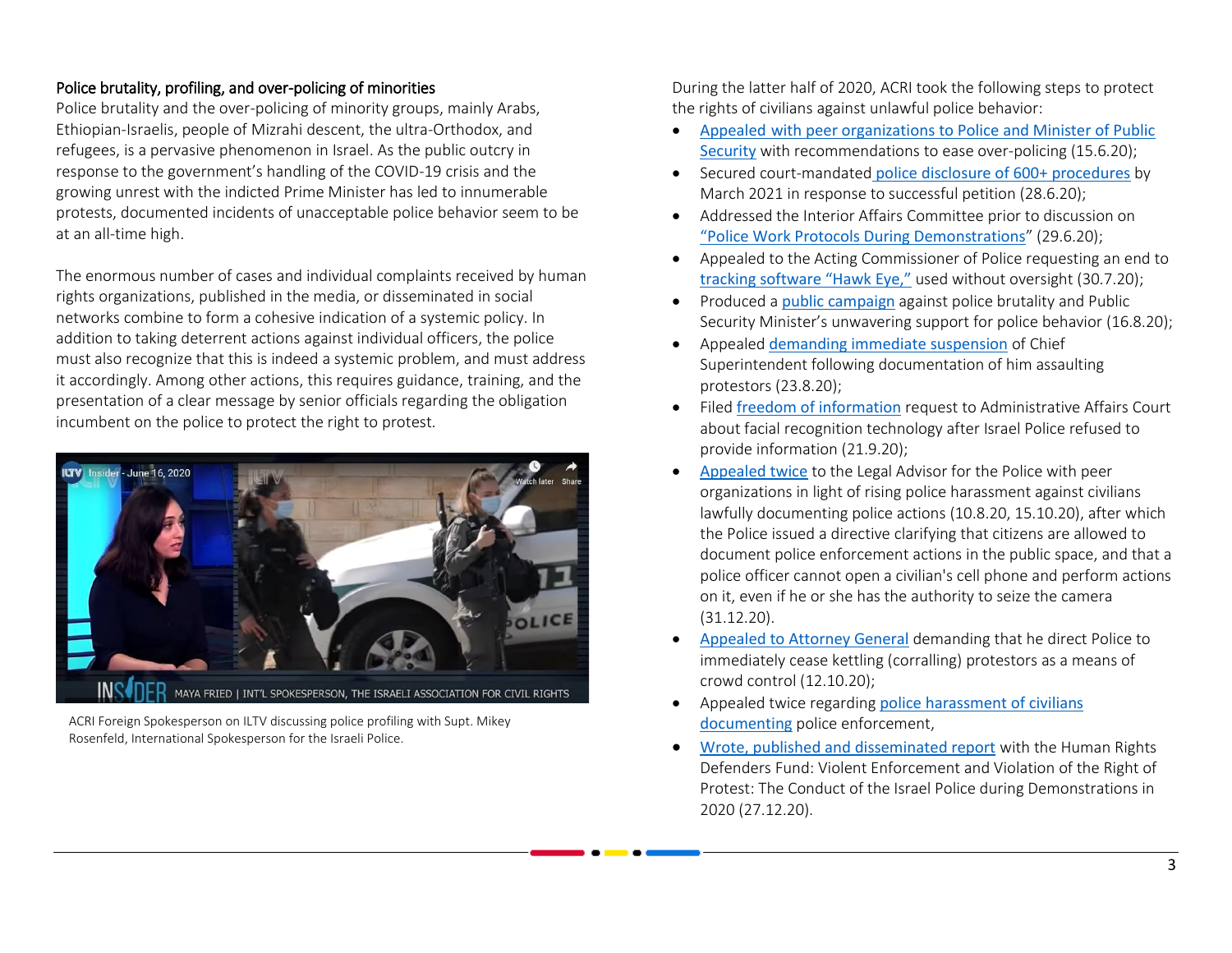# SOCIAL & ECONOMIC RIGHTS

#### 1. [Banks o](https://www.english.acri.org.il/post/__176)pen so that vulnerable people can receive living stipends

In Israel, some 30,000 civilians that receive living stipends do not possess debit or credit cards and therefore rely on banks to access this support in cash. However, during early stages of the crisis, only 25% of banks remained open, and this caused a resource crunch.

On March 26<sup>th</sup>, ACRI together with the University of Haifa Human Rights Clinic, petitioned the High Court against the Banks Commissioner for not opening banks so that vulnerable people can withdraw their cash. Following the petition, the banks provided debit cards to ease restrictions on withdrawals, and branches were opened to permit in-person withdrawals. ACRI petitioned again (contempt of court) after in explicable delays slowed the issuing of debit cards, when the bank services again became limited, and when the Banks Commissioner fumbled rollout information.

### 2. "Deposit Law" (2017) annulled – [asylum seekers refunded.](https://www.english.acri.org.il/post/__175)

In 2017, the government established a fund for asylum seekers employed in Israel. To this fund, employers contributed 16% of the workers' base salary, and a further 20% of the salary was withheld as an incentive for when the asylum seeker voluntarily emigrates from Israel. Already in March 2017, ACRI joined a petition to cancel the so-called "Deposit Law" together with six other organizations.

On March 23, 2020, ACRI joined Kav LaOved and other organizations in a letter to the Interior Minister, Finance Minister, and Labor Minister demanding them to allow asylum seekers to receive the money accumulated in the deposit fund in light of the crisis. On April 23<sup>rd</sup>, the High Court struck down the Deposit Law as unconstitutional and demanded that the funds reach the asylum seekers within 30 days.

## 3. De-segregating schools in Petah Tivka and Tel Aviv

In July 2019, ACRI, along with ASSAF and the Clinic for Law and Education Policy at the University of Haifa, first petitioned against the Petah Tikva Municipality and Ministry of Education on behalf of 129 children of asylum seekers and immigrants following the city's refusal to enroll the children,

who are residents but not citizens, in schools. The petition also called for an end to the city's segregation among foreigners and Israelis in kindergartens. Due to the Municipality's response in court that the changes called for in the petition would be implemented, the suit was dropped.

After a year of inaction, ACRI and the peer organizations petitioned once more in July 2020, this time on behalf of 242 children. Afterwards, dozens of the petitioning children were integrated into the school system, and on 19.11.20 ACRI submitted an agreement made with the Municipality to the court, stating that as of the 2021 school year, all institutions will be desegregated. On 9.11.20, ACRI and the Haifa Clinic appealed to the Minister of Education and Mayor of Tel Aviv calling for an end to the segregated education of children of asylum seekers in Tel Aviv.

### 4. Electricity is a basic right

In July of 2019, ACRI submitted a petition to the High Court of Justice demanding that the Court direct the State to prohibit disconnecting people from their electricity due to monetary debt. The petition argues that disconnection due to debt should occur only on condition of holding a hearing, in which the person and their household's financial, health, and circumstantial situation can be assessed.



On December 14, 2020, the first High Court hearing on the petition took place, during which Chief Justice Esther Hayut claimed the Electricity Company was using a "statistical trick" in assuming that consumers who, according to the Ministry of Health, should not be disconnected from the electricity supply no matter what, will not pay if it is illegal to disconnect them. The Court issued an order nisi requiring the Electricity Company to explain their procedure and its refusal to heed Ministry of Health guidelines regarding populations in need of electricity at all times. The Electricity Company response is pending.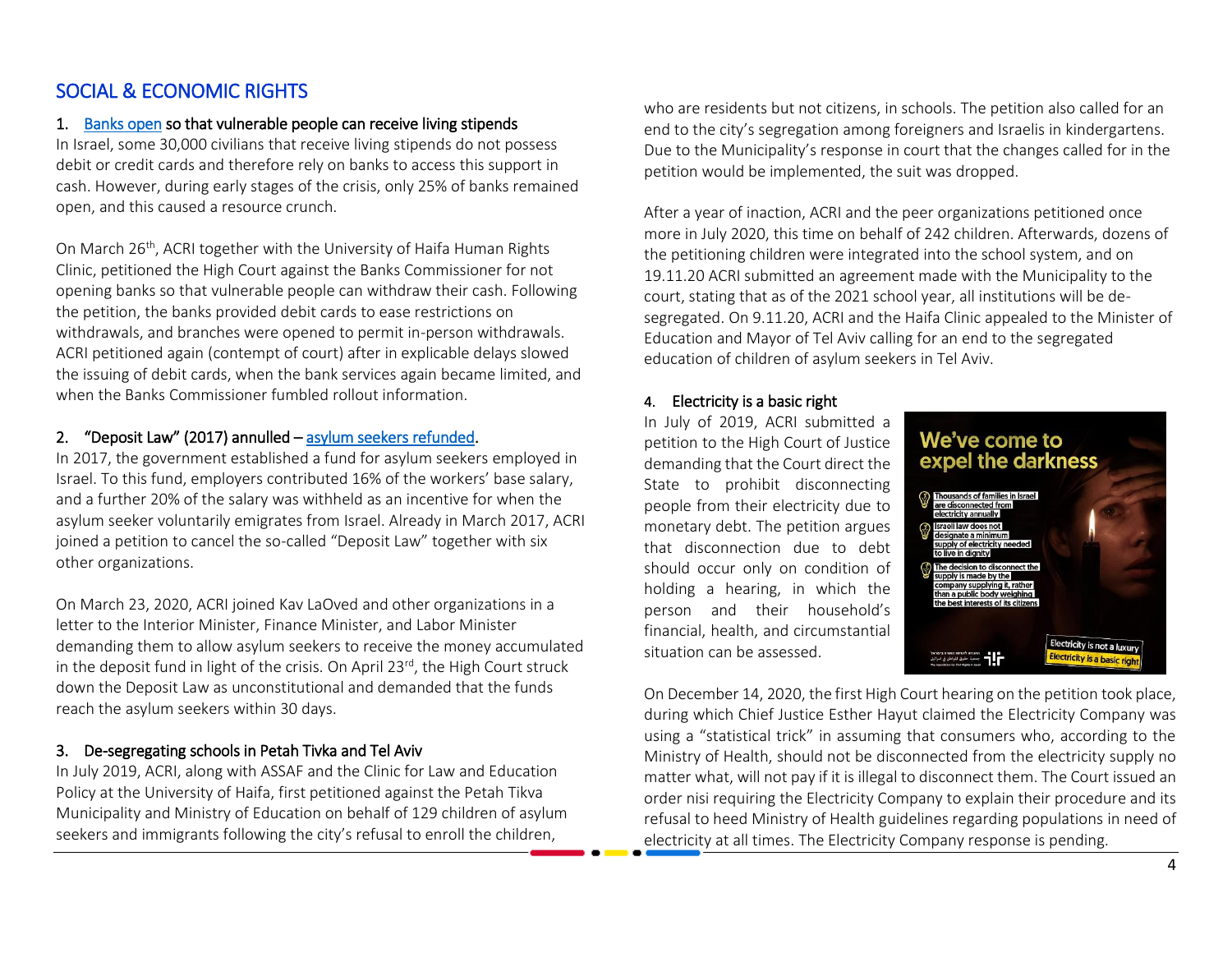# OCCUPIED TERRITORIES AND EAST JERUSALEM

### 1. [Healthcare and living standards](https://www.english.acri.org.il/post/__166) for Palestinian Workers stuck in Israel

With COVID-19 came a sealing off of the OPT – leaving tens of thousands of Palestinian workers from the West Bank who had commuted into Israel for work, unable to return home. Many were forced to remain in Israel for a 30- 60 days period without Israeli health insurance or government-regulated living conditions.

On April 28<sup>th</sup>, together with Kav LaOved and Physicians for Human Rights, ACRI petitioned the HCJ on behalf of the approximately 50,000 West Bank Palestinian workers, demanding adequate accommodation and health care for the duration of the closure. In response to the petition, stranded workers have been given health insurance in Israel and the employers' obligations regarding living conditions are clearly specified. ACRI is now advocating for the same conditions to be enshrined in legislation.

### 2. Family reunification permits during COVID-19 pandemic

In early March ACRI demanded the automatic extension of residence permits be applied to Palestinians living in East Jerusalem with residence permits with their spouses. This step came after the Population Authority announced it will extent various residence permits for holders such as foreign workers, asylum seekers, students and clerics. A few days after ACRI's letter, residence permits for Palestinian residents of East Jerusalem were extended.

#### 3. [HCJ Repeals Expropriation Law](https://www.english.acri.org.il/post/___86)

In June, following ACRI's petition with Peace Now and Yesh Din from 2017, the "Law for the Regularization of Settlement in Judea and Samaria," also known as the "Expropriation Law," was repealed by the High Court of Justice. The goal of the law was to retroactively legalize the expropriation of privately-owned Palestinian land, an act that is in complete violation of international humanitarian law. Moreover, the successful petition emphasized that the very enactment of the law constituted an overreach of the Knesset's authority, which is not authorized to regulate land laws in an area that is not sovereign territory of the State of Israel. The enactment of this law was a clear act of sovereignty, namely a blatant act of illegal annexation, and its repeal sends a clear message against such measures.

#### 4. [High Court petition regarding congestion at Checkpoint 300](https://www.english.acri.org.il/post/__248)

On 15.12.20, ACRI filed an urgent petition to the High Court of Justice regarding the overcrowding at checkpoint 300 between Bethlehem and Jerusalem. The petition is based on witness observations made by ACRI's fieldworker, who gathered during multiple morning visits that the congestion is caused principally by its manner of operation. At a time when overcrowding is more dangerous than ever, the checkpoint is likely a dangerous site of infection under the military's increasingly ineffective supervision. The High Court hearing on the petition is set for March 2021.



Palestinians waiting to pass into Israel via Checkpoint 300. Photo credit: Muhannad Anati, ACRI

### 5. Ambulance workers permitted beyond the barrier

ACRI appealed with HaMoked: Center for the Defence of the Individual and Physicians for Human Rights to the Minister of Health and head of Magen David Adom (MDA) to demand that ambulance workers be able to enter East Jerusalem neighborhoods beyond the separation barrier in order to test residents for the virus and treat those known to be infected. After receiving our letter, MDA published a telephone number for Arabic speakers to call and receive direct services in Arabic, and coordination began between Red Crescent and MDA ambulances at check points.

### 6. Stop demolishing homes

[ACRI continuously](https://www.english.acri.org.il/post/__157) appealed to the Ministry of Justice and IDF Central Command demanding a freeze of home demolitions in the West Bank during the COVID-19 lockdown. The Civil Administration agreed on April 2<sup>nd</sup> to cease all existing demolition orders of populated structures during the COVID-19 quarantine period.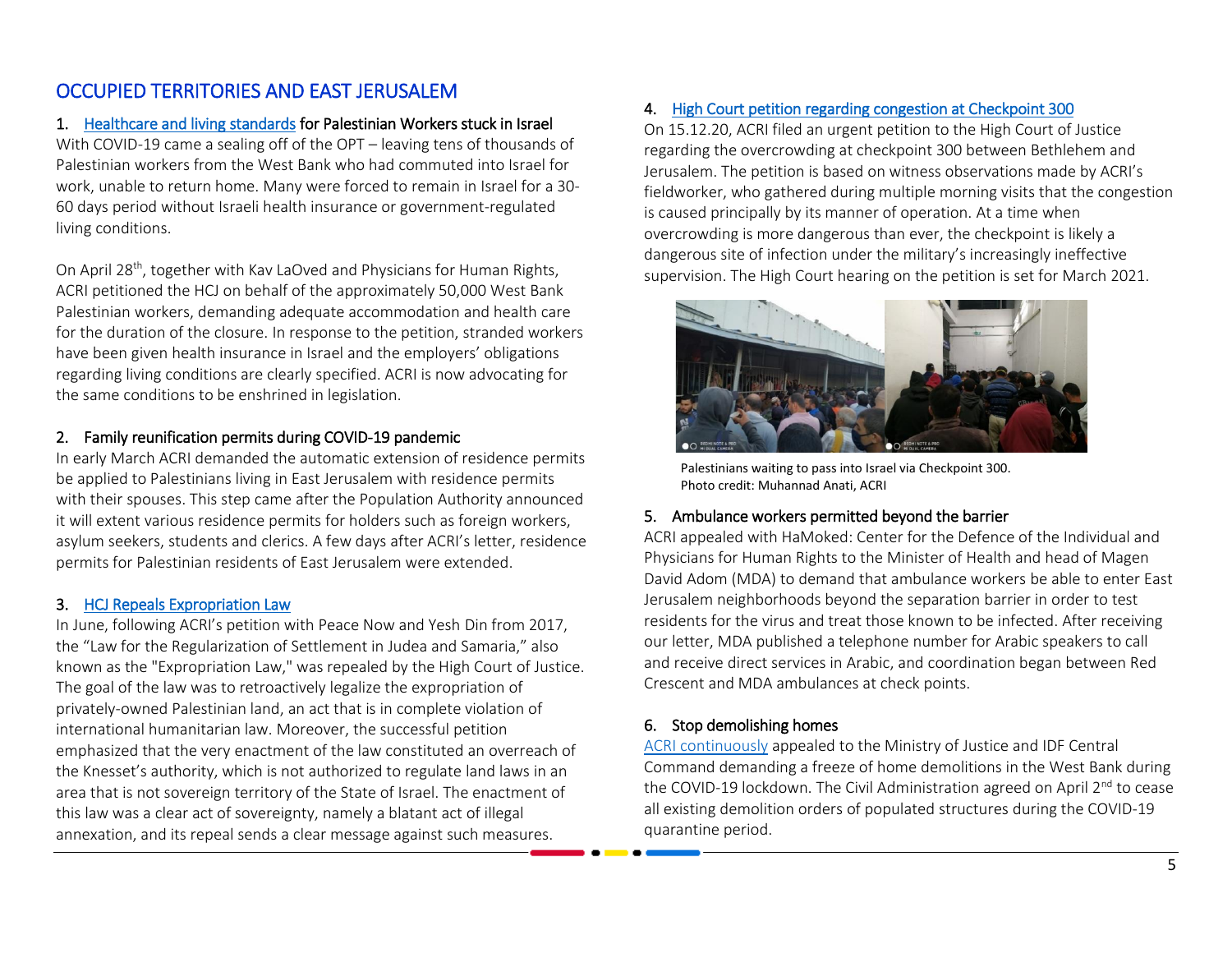## ARAB MINORITY RIGHTS

#### 1. Access to health care and information in Arab cities

Both access to healthcare services and vital safety information is disproportionate among the Arab communities, leading to more infections and endangering the entire country. In March, ACRI appealed to the Ministry of Health to open "drive-through" stations to check for Coronavirus in Arab cities as they did in other regions, and following publications regarding the lack of Corona testing in Arab communities, ACRI appealed to the Director General of the Treasury to allocate appropriate resources for the detection of COVID-19 in East Jerusalem and the Bedouin communities in the Negev.

ACRI sent multiple appeals to the Minister of Health and the Director General of the Ministry of Health demanding they publish information about the trajectories of COVID-19 patients from Arab villages and from East Jerusalem on their website in Hebrew and Arabic and as a result, there has been some improvement in the publication of information. Following ACRI's request for publication of Corona patient data in small localities below 5,000, the Health Ministry expanded the publication of data on localities over 2,000 residents.

#### 2. Home Demolitions

As civilians were told to stay home and abide by emergency quarantine restrictions, home demolitions were still taking place in Bedouin and Arab communities. On March 19<sup>th</sup>, ACRI joined 23 other organizations in appealing to the Attorney General to cease all home demolitions in unrecognized Bedouin villages and East Jerusalem, receiving a response from the Justice Ministry a week later that - aside from new construction - home demolitions in the Negev and East Jerusalem will be frozen.

### 3. Translate to Arabic COVID-19 safety information & details of benefits!

As the state of emergency solidified nationwide, critical COVID-19 safety information and details of government benefits were presented in Hebrew only, regardless of 20% of the population's native tongue being Arabic. ACRI successfully demanded that the National Employment Bureau translate unemployment benefit forms into Arabic, and following our appeal the bureau announced that it would begin to offer services in Arabic in mid-

March. ACRI also pressured the Public Broadcaster to provide real-time Arabic translations of the evening news bulletin presenting critical updates.

#### 4. [Ritual Purification Centers for Palestinian Arabs](https://www.english.acri.org.il/post/__214)

On 4.8.20, ACRI petitioned to the High Court of Justice against the Ministries of Interior, Health and Religious Affairs demanding the opening of purification centers for the Arab deceased. Since the COVID-19 outbreak, four purification centers have been established for Jews only. By contrast, only one center has been established for the Arab population, by the A-Nur Association in Umm al-Fahm; the center is intended solely for COVID victims who are residents of Umm al-Fahm. The Arab deceased are buried without proper washing and option of burial in a dignified manner, causing greater pain to the families of the deceased. Ritual purification of the body is a religious commandment in Islam and in the Druze religion, while among Christians it is a well-established social, cultural, and religious custom. ACRI received testimonies suggesting that due to the lack of purification centers for the Arab populations, some families decided to observe the religious commandment and undertake purification by themselves, despite the risk.

#### 5. Bedouin school children left behind

Bedouin school children had an incredibly difficult year. Due to bureaucratic neglect and mismanaged priorities on behalf of relevant authorities, ACRI was forced to make multiple appeals in the first half of the school year simply to ensure that children from unrecognized villages received transportation, water, and educational services per the State's legal obligations. The second half of the year was no different, as ACRI appealed on 4.8.20 to the Director of the Southern District of the Ministry of Education to establish a permanent water supply line to an educational complex essential to hundreds of pupils' education. On 2.9.20, ACRI appealed to the Ministry of Education and relevant local authorities following news that a group of children from an unrecognized village had been denied kindergarten services due to a shortage of classrooms and space. Following the appeal, the children were admitted to the kindergarten for a short period, and then found that their transportation services had ceased. ACRI appealed again to the local authorities to rectify the issue and is monitoring the situation.